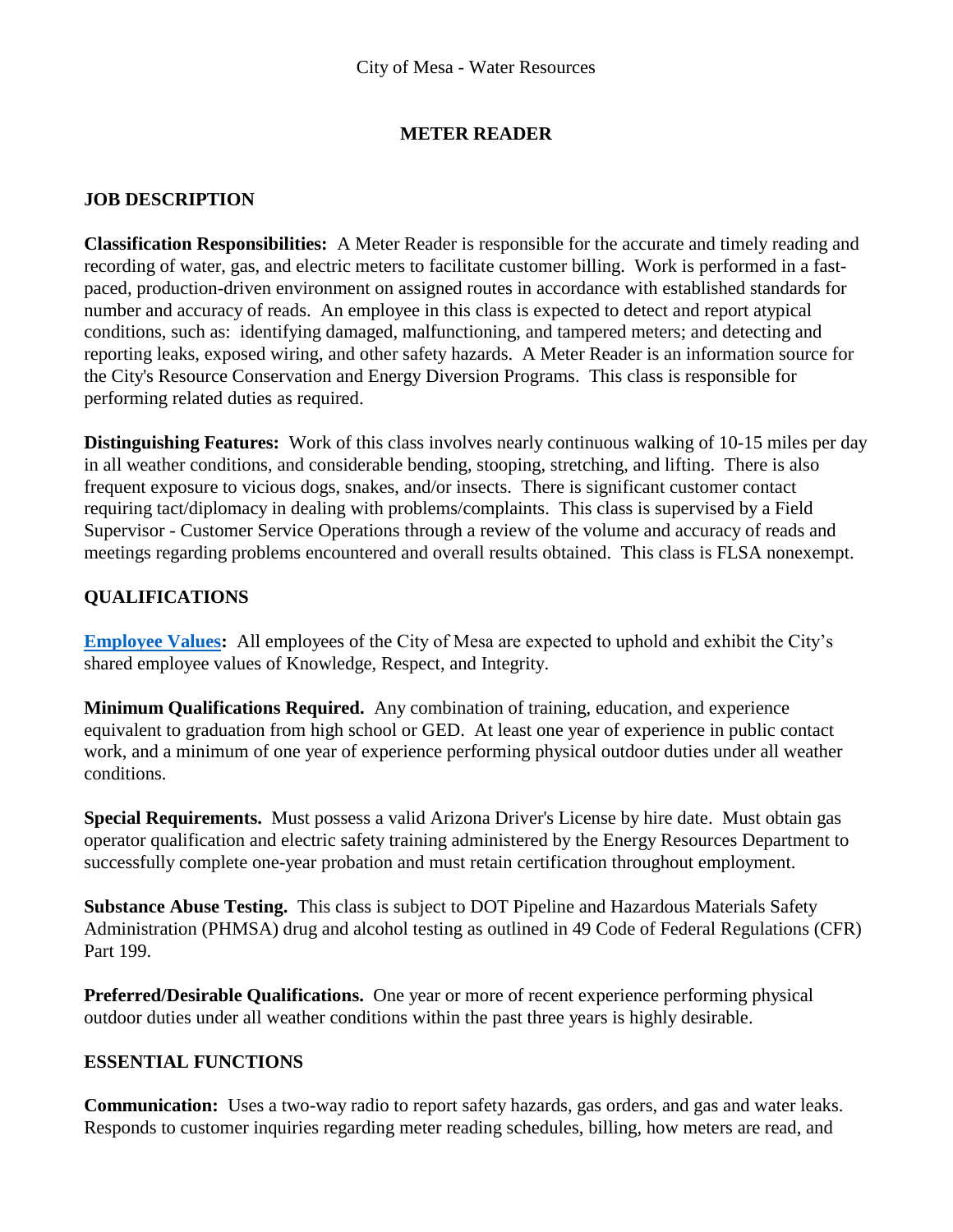Meter Reader Page 2

other customer service-related matters. Refers problem reads and/or meters that could not be read to a Field Supervisor - Customer Service Operations or Supervisor for follow-up.

**Manual/Physical:** Reads and records utility usage from a variety of standard water, gas, and electric meters on assigned routes. Bends up to 400 times per day to lift water meter lids. May lift vault lids weighing up to 100 pounds in order to gain vault access (assistance by another individual would be provided). Completes assigned meter reading routes within established performance standards. Prepares meter repair order forms to facilitate repair, or replacement of damaged, or malfunctioning meters. Confronts and controls dogs on their own territory in order to gain access to meters. Cleans out water meter boxes which may house spiders, lizards, snakes, bees, and wasps. Operates a City truck (half-ton) requiring a standard Arizona Driver's License to travel safely to the area in which meters are to be read. Reads and follows City street maps. Walks throughout the day, 10 - 20 miles, under varying weather conditions. Requires regular attendance with few, if any, unplanned absences.

**Mental:** Learns meter reading and usage recording techniques and procedures involving the use of a hand-held computer. Learns City of Mesa meter routes and the procedures for working them. Learns basic meter reading schedule, billing, and related customer service oriented policies and procedures. Uses the hand-held computer to sequence the order in which meters are read in order to increase reading efficiency. Compares current utility usage to previous usage data to identify possible meter damage, malfunctioning, or tampering situations and/or to identify potential leakage problems. Calculates approximate solutions to basic arithmetical problems requiring addition, subtraction, multiplication, and/or division. Operates within high accuracy standards in meeting daily meter reading quotas.

#### **Knowledge and Abilities:**

Knowledge of:

customer service techniques; safe work practices and procedures; and basic arithmetic principles.

Ability to:

operate hand-held Itron computer; interact with coworkers, other City staff, and the public to establish and maintain effective working relationships; work independently in the absence of supervision; and understand simple geography relating to City streets.

The duties listed above are intended only as general illustrations of the various types of work that may be performed. Specific statements of duties not included does not exclude them from the position if the work is similar, related, or a logical assignment to the position. Job descriptions are subject to change by the City as the needs of the City and requirements of the job change.